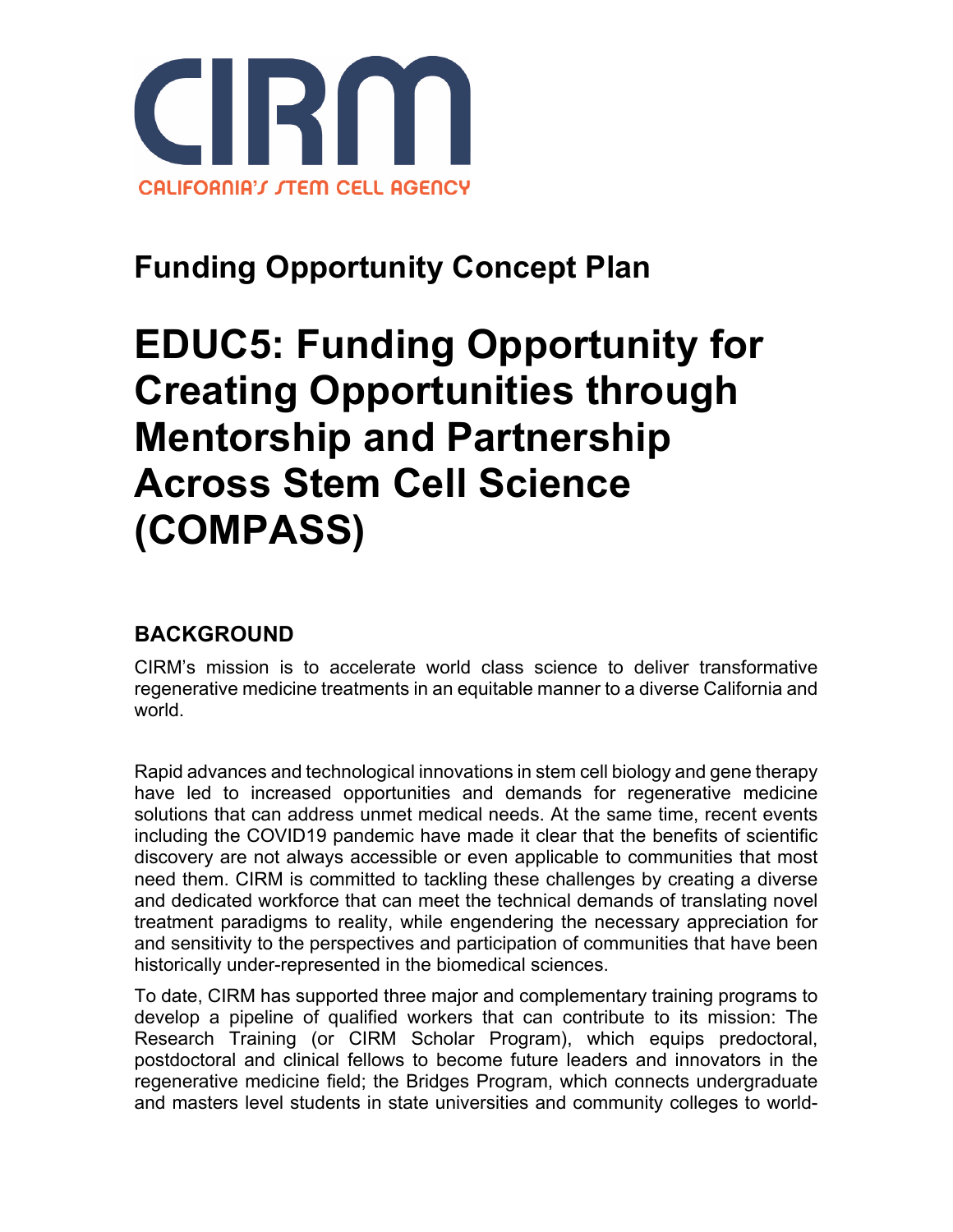class research training opportunities in the biotechnology and academic sectors; and the SPARK program, which introduces and inspires high school students to consider careers in regenerative medicine through summer laboratory internships. Despite these efforts, there remains a critical need for skilled research practitioners who understand and contribute at all levels in the translation of science to medicinefrom bench scientist to thought leader- for which foundational research training is a necessity and can also serve as a gateway to leadership roles. CIRM intends to address this gap by developing a new training program that seeks out and fosters untapped talent amongst diverse undergraduate students in California universities and colleges who are open to a variety of career possibilities in regenerative medicine- students whose innate talents and creativity may go unrecognized due to a lack of opportunity or due to circumstances beyond their control, yet whose perspectives and experiences are critical to ensuring the promise of regenerative medicine will be afforded to all who would need it.

The COMPASS Training program will target a unique niche that is unlikely to receive timely or sufficient funding from other sources such as NIH. While undergraduate research training programs are not unique, the majority are geared towards students with predetermined aspirations towards graduate school, medical school or a specific discipline. Furthermore, most programs, even those focused on supporting students representing underserved communities, use selection criteria to prioritize acceptance (e.g., grade point average, class rank, SAT scores, etc.) that miss this promising student niche. The COMPASS Program will support the development and management of novel and alternative strategies to recognize and foster talent that can lead to new and valuable perspectives that are specific to the challenges of regenerative medicine, and that will create new paths to careers that are not always apparent to students in the academic, undergraduate environment. This new program will be complementary to but not competing with CIRM's Bridges program, which serves a different but equally important population of trainees, nor is it likely to compete for the same pools of students that would be most likely to receive support through the major NIH initiatives such as MARC and RISE.

## **OBJECTIVE**

The objective of the COMPASS Training Program is to prepare a diverse cadre of undergraduate students for careers in regenerative medicine through the creation of novel recruitment and support mechanisms that identify and foster untapped talent within populations that are historically under-represented in the biomedical sciences, and by combining hands-on research opportunities with strategic and structured mentorship experiences to enhance transition of students to successful careers. This program will afford interested and open-minded students the opportunity to explore a variety of ways in which their research skills can be applied towards improving human health through career paths in both the public and private sectors. A parallel objective is to foster greater awareness and appreciation of diversity, equity and inclusion in trainees, mentors, and other program participants.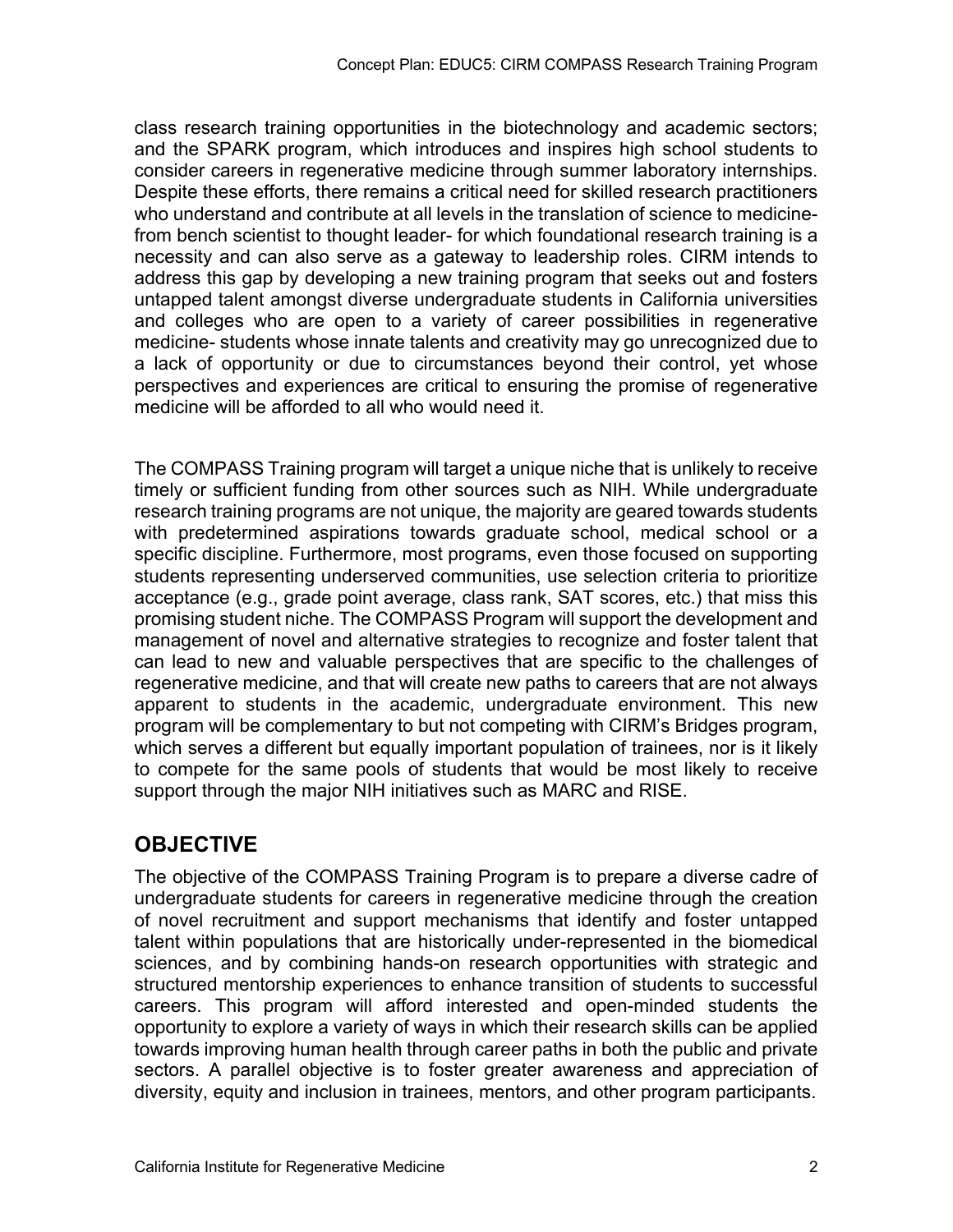Specifically, this program will:

- **•** Create novel mechanisms to identify and cultivate untapped talent amongst undergraduate populations representing the depth and diversity of California's population
- **•** Provide foundational knowledge in stem cell/regenerative medicine and related science through coursework and hands-on research internships in cutting edge regenerative medicine laboratories and/or biotech companies
- Create Mentorship Programs to foster an environment of inclusivity and awareness, to guide program participants through their educational experience, and to facilitate their progression to successful and rewarding careers in regenerative medicine
- Produce a cadre of stem cell scientists and regenerative medicine practitioners with an awareness and appreciation of inequities that impact development of therapies for all.

## **AWARD INFORMATION**

#### **How is the Program Structured?**

Each COMPASS Program will be led by a team that includes a qualified Program Director, who will oversee all activities supported by the program; a Mentorship Facilitator (MENFAC), who will design and execute a Mentorship Program to ensure all trainees receive customized, appropriate and meaningful mentorship throughout their time in the program; and a Diversity and Outreach Coordinator (DIVOC), who will strategize and evaluate efforts to recruit diverse and qualified students from under-represented and disadvantaged populations and bring value to CIRM's mission. The COMPASS Program must be integrated within a bachelor's degree program at the applicant institution and provide resources and opportunities for students to participate in hands-on research in stem cell biology, gene therapy, or related regenerative medicine activities, either at the applicant institution or with a partnering "host" institution, which may be biotech or pharmaceutical companies, research universities or institutes. Trainees, including those who may be recent transfers from community colleges, should be supported as "COMPASS Scholars" for two to three years while they complete required coursework and participate in research internships and Mentorship Program; they will continue to have access to the Mentorship Program to the time of graduation and will be encouraged to participate further as peer mentors.

#### **What activities will CIRM fund?**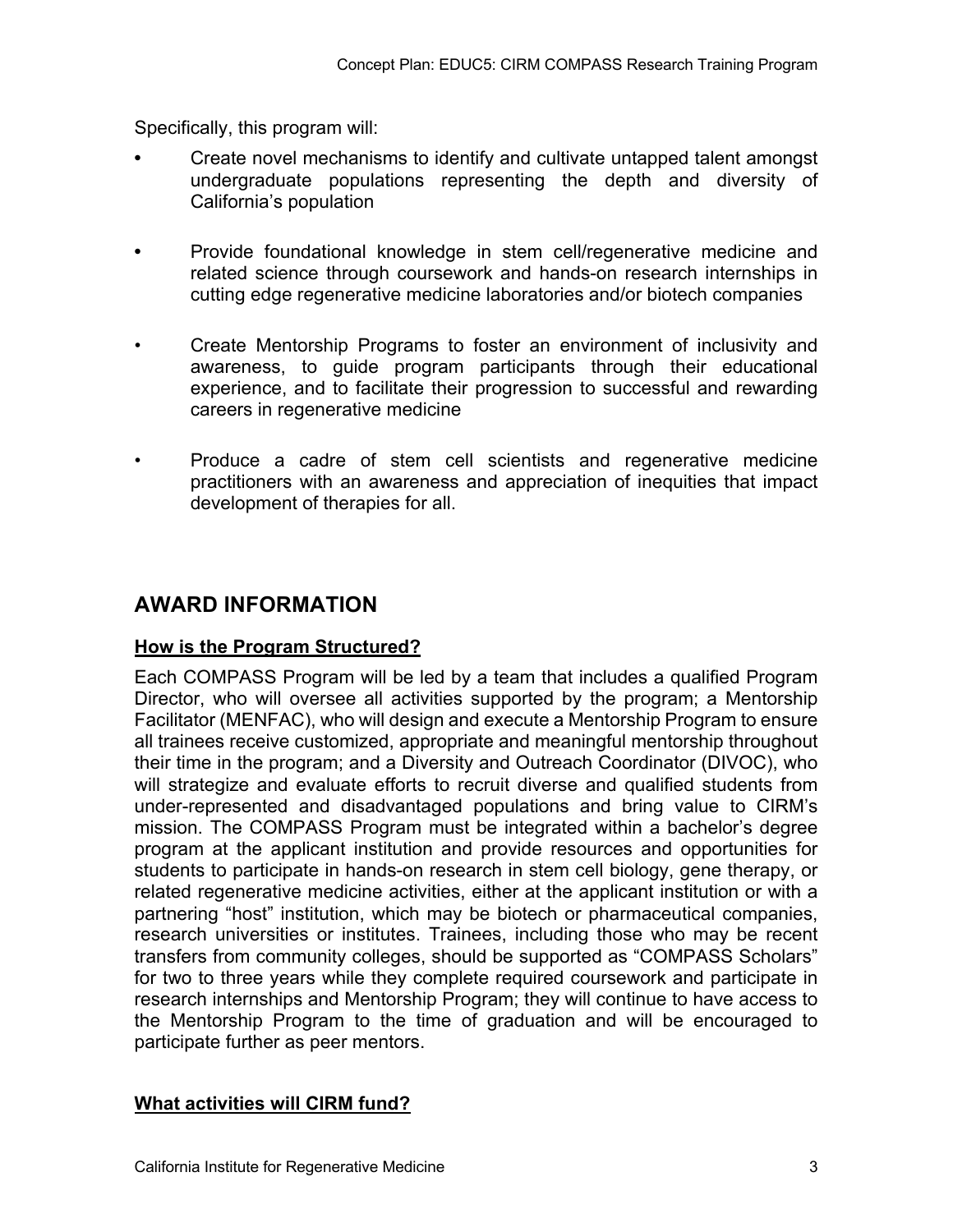CIRM funds will support the following activities under this opportunity:

- Trainee Related Expenses Including:
	- o Stipends during appointment (academic year) and laboratory internship (summer or other)
	- $\circ$  Tuition and fees for core program requirements
	- o Research related funds for laboratory internship period
	- o Program-related travel expenses
	- o Accessibility Funds (conditional)
- Program Related Expenses Including:
	- o Developing and administering a Mentoring Program
	- o Developing and administering an Adaptive Outreach and Recruitment Plan
	- o Support for Patient Engagement and Community Outreach activities
	- o Administrative support salaries and mentorship incentives
	- o Funds for general education course/workshop development

#### **What is the award amount and duration?**

CIRM requests \$58.3 million to support up to 20 awards of a maximum of \$ 2.91 million per award, for five years. Each award will provide direct project costs of up to \$2.7 million as detailed below, plus 10% indirect costs on eligible expenses for the five-year period.

**1. Trainee Funds** The award will support undergraduate trainees for two to three appointment periods (years), at the following amounts per trainee:

- a) Trainee Stipends Up to \$18,000 per year comprising
	- Up to \$9000 (\$1000/month) during academic year and Mentor Program activities
	- Up to \$9000 (\$3000/month) for laboratory research internship. The research internship can take place over a summer, an academic quarter, or may be distributed on a part time basis over several months to a year, as is most suitable to the program and/or individual trainee.
- b) Tuition and Fees up to 100% of the first \$3,000 incurred Core Program Requirement courses, and 60% thereafter up to a maximum of \$9600 (to the institution)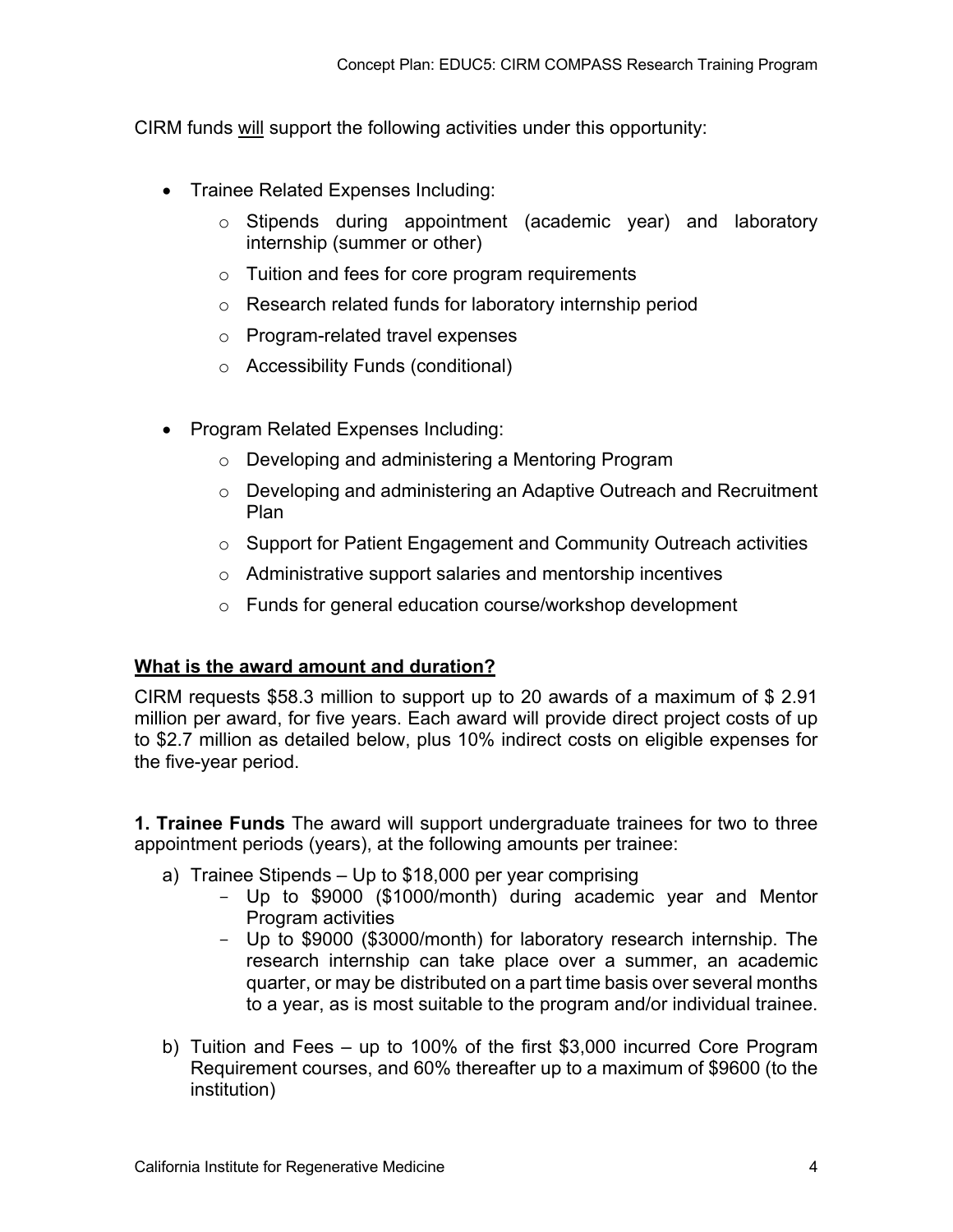- c) Research Related Funds up to \$2,200 for research project costs to the internship host laboratory
- d) Program Related Travel expenses up to \$1000, including attendance at a CIRM sponsored conference

#### **2. Program Administration Funds**

Up to \$200,000/year may be requested to develop and administer the program including the Adaptive Outreach and Recruitment Plan, the Mentorship Program and associated activities, key personnel and administrative support salaries, activities focused on patient engagement and community outreach, and developing a general education course or workshop on Diversity in Science. Adequate justification for all Program Administration expenses must be provided.

#### **3. Accessibility Fund**

Up to \$30,000/year (based on 10 trainees, \$3000/year) to be used conditionally, at Program Director's discretion, to enable a trainee to join or stay in program if a specific hardship arises and can be addressed.

#### **How will funds be awarded?**

Awards will be made in the form of a grant. CIRM will disburse funds pursuant to a Notice of Award. The first payment will be issued upon initiation of an award and continued funding will be contingent upon timely progress, as outlined in the project milestones and timeline established under the Notice of Award. In addition, CIRM will only disburse stipend-related funds upon submission of a signed Appointment Form for an eligible trainee.

### **ELIGIBILITY**

#### **What types of projects are eligible for funding?**

#### **(1) To be eligible, the proposed program must include the following components:**

- a. **Foundational coursework in stem cell/regenerative medicine that is**  integrated within a trainee's bachelor's degree curriculum. Foundational coursework must include some introduction to:
	- FAIR principles of data sharing
	- Good research habits (planning, documentation, time management)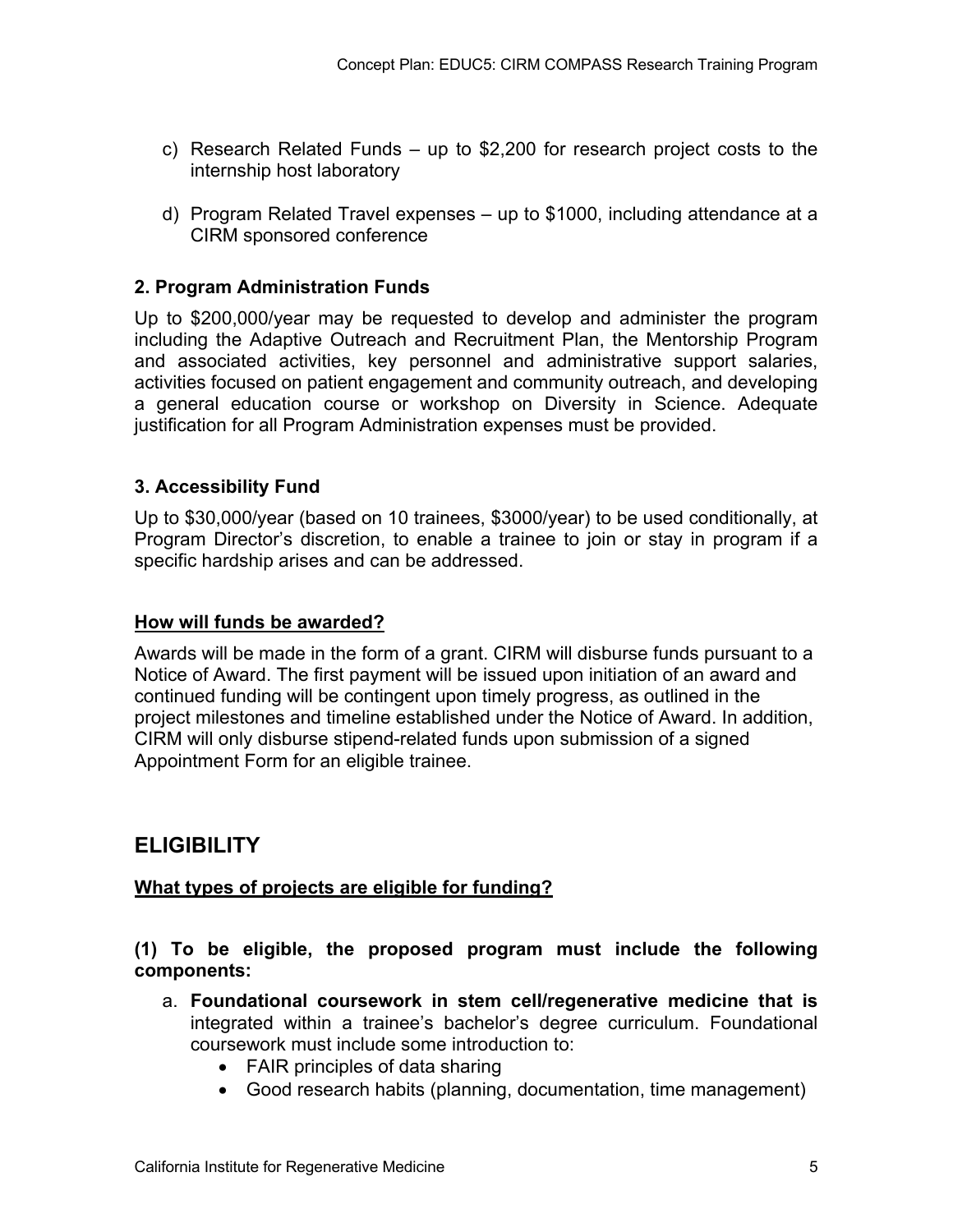- Principles of translational research
- Specialized options of value, for example computational biology, bioengineering, data science or analysis, statistics, etc.
- b. A structured **Mentoring Program**, led by Mentorship Facilitator who will identify and train a small team of individual(s) including external advisors that will serve as role models for students, and who will bring culturally aware knowledge and perspectives representing the targeted student groups that may not be present in the resident faculty of the academic institution. The Mentoring Program must include:
	- Individual development plans for students
	- Formal mentor training for research advisors, including implicit bias training and access to any institutional courses or resources relating to promoting DEI in the scientific and broader community
	- Development of mentoring agreements between students and research mentors, including preparation and presentation of a culminating Capstone Project (see below)
	- Cohort-wide activities to guide personal and professional growth such as life skills workshops, resume/interview workshops, and networking events
	- Activities to develop soft skills such as presentation and scientific writing
	- Career counseling and introduction to diverse opportunities for applying regenerative medicine skillsets in the workforce such as manufacturing, quality control and assurance, regulatory affairs, entrepreneurship and business development, scientific communications, etc.
	- Sharing of Mentorship Program approaches and outcomes within and outside of the institution (applicable to other education programs)
- c. An **Adaptive Outreach and Recruitment Plan (AORP),** to identify and foster talent within students that may otherwise go unrecognized, and that is targeted to students who are open to and interested in variety of alternative career possibilities in regenerative medicine besides graduate or medical school. The AORP will be developed and executed by a dedicated Diversity and Outreach Coordinator and must include:
	- Defined goals and expected outcomes of the AORP and COMPASS Program
	- Novel approaches to identify and select scientifically talented students in lieu of typical practices that have relied on highest SAT scores, grades, educational pedigree, etc.
	- Regularly scheduled assessment and analysis of disparities within the applicant institution's STEM programs
	- Adaptive strategies to address program-specific disparities in representation of socioeconomically disadvantaged groups, first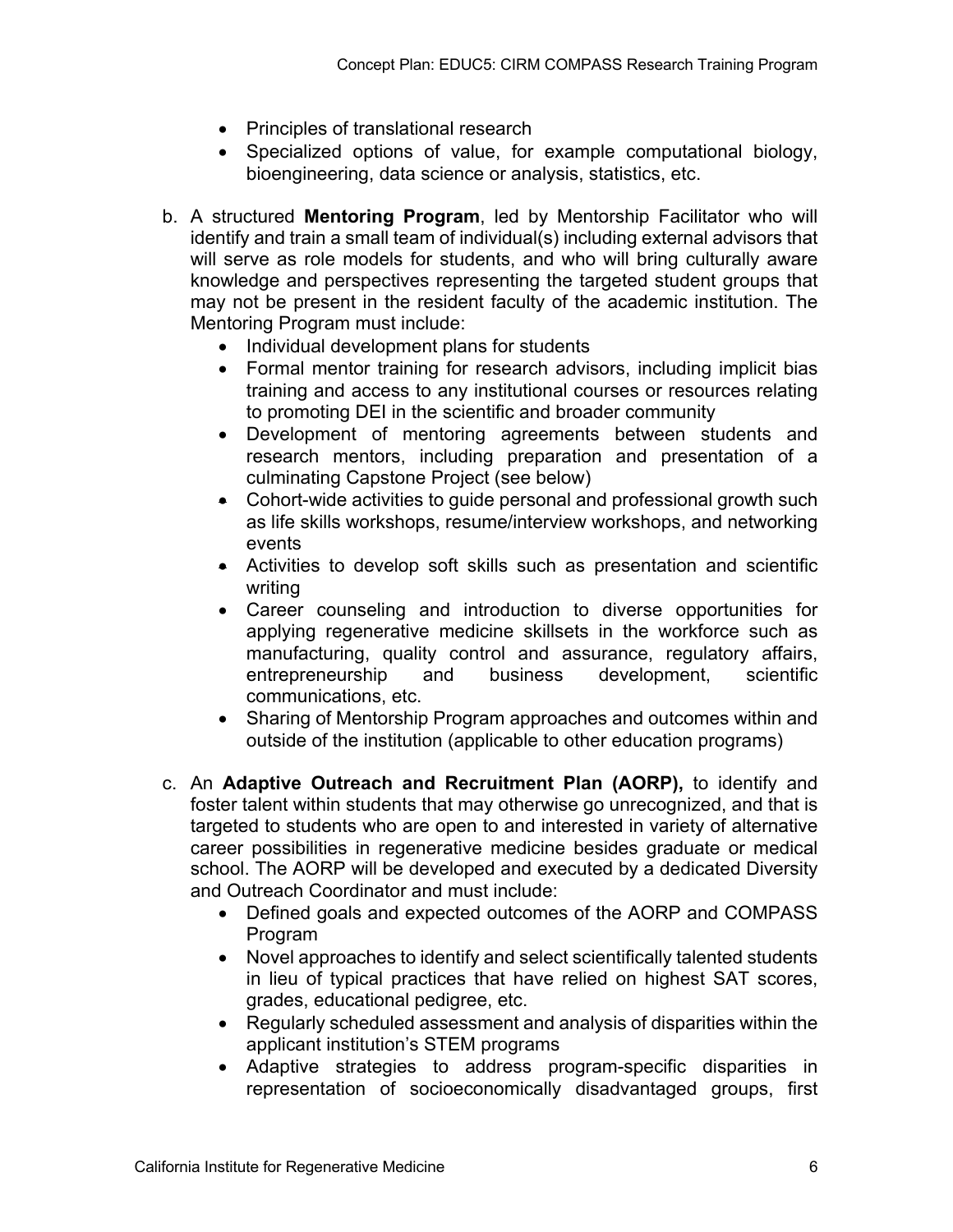generation college students and/or other underserved populations through increased outreach and other targeted approaches

- Regularly scheduled assessment and analysis of the success of AORP strategies in meeting the goals and expected outcomes of the program, including consultation with members of underrepresented communities (Advisory Committee) to gain perspective and insight on outreach and recruitment strategies
- d. **Laboratory Research Internships** where trainees participate in hands-on, regenerative medicine-related research involving stem cells, gene therapy and/or other critical research relevant to understanding or treating a human condition or disease. Internships will take place under the direction of a laboratory mentor within the applicant institution or at a partnering, host institution and culminate in a poster presentation at a CIRM-hosted event. Research internships must be the equivalent of 2-3 months full time work and can take place over the summer or can be distributed as part time effort over an extended or different period as suits program and individual.
- e. **A Capstone Project** to be developed under the guidance of mentor(s), highlighting training outcomes including any co-authorship of publications as part of the research team.
- f. **Patient Engagement and Community Outreach Activities** to raise awareness of patient needs and to foster sensitivity around issues of access and inclusion that differentially impact communities in California, particularly those that are disadvantaged by socio-economic status and/or other factors
- g. **An Alumni Tracking and Engagement Plan** to enable annual assessment and reporting on post-graduate employment positions taken by program alumni, and to encourage their continued participation in the Mentorship Program to inspire and motivate future COMPASS Scholars
- h. **A Diversity, Equity and Inclusion Plan** that addresses:
	- How the COMPASS Program will promote diversity, equity, and inclusion in the development and implementation of the program;
	- What the applicant institution has done previously to support DEI;
	- How the applicant team will include perspectives from communities that are systematically underrepresented in STEM to inform recruitment and outreach strategy (Advisory Committee);
	- How the program will provide trainees with access to coursework and resources within their institution that relate to promoting DEI in scientific research and in the broader community

#### **(2) Must be ready to initiate work on the funded project within 90 days of approval**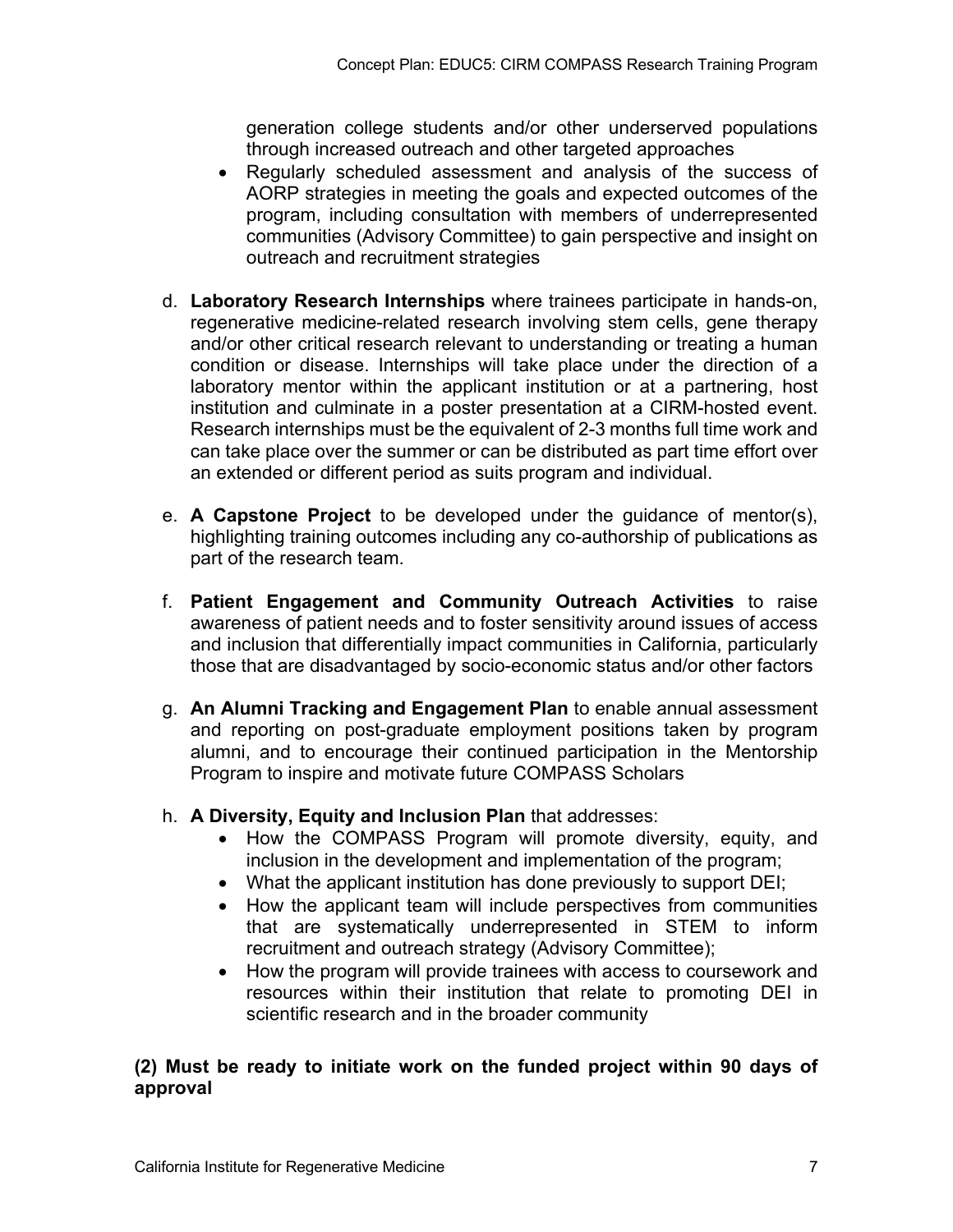Given the urgency of CIRM's mission, all approved awardees must initiate work on the funded project within 90 days of approval and authorization for funding by the Application Review Subcommittee of the Independent Citizens' Oversight Committee.

#### **(3) Must include a Mentorship Facilitator**

The project team must include a Mentorship Facilitator with experience in developing and executing mentorship programs, knowledge and skill in working with people from targeted underrepresented populations, and who able to devote at least 10% percent effort to the program.

#### **(4) Must include a Diversity and Outreach Coordinator**

The project team must include a Diversity and Outreach Coordinator who is knowledgeable about issues of diversity, equity and inclusion in an academic environment, who has appropriate qualifications to design and execute effective outreach to persons from targeted, underrepresented populations, and who is able to devote at least 10% percent effort to the program.

#### **(5) Co-funding is not required**

However, if the project requires funding over and above that which CIRM provides, documentation demonstrating the commitment of funds to cover the proposed co-funding amount must be provided at the time of application submission (e.g., copy of executed term sheet showing amount of co-funding, conditions, and source).

#### **(6) Application must be accurate and complete**

All required components of the application must be completed and may not contain false or inaccurate information.

#### **(7) Applicant must be in "good standing"**

In order to be eligible to apply for CIRM funding, an applicant must certify that it is in good standing, as follows:

a. Non-Profit (in existence for less than five years):

(i) The applicant's Chief Executive Officer, Chief Financial Officer, and Principal Investigator must not have been convicted of, or currently under investigation for, crimes involving fraud/misappropriation; and

(ii) The applicant must have accounting systems in place that are capable of tracking CIRM funds.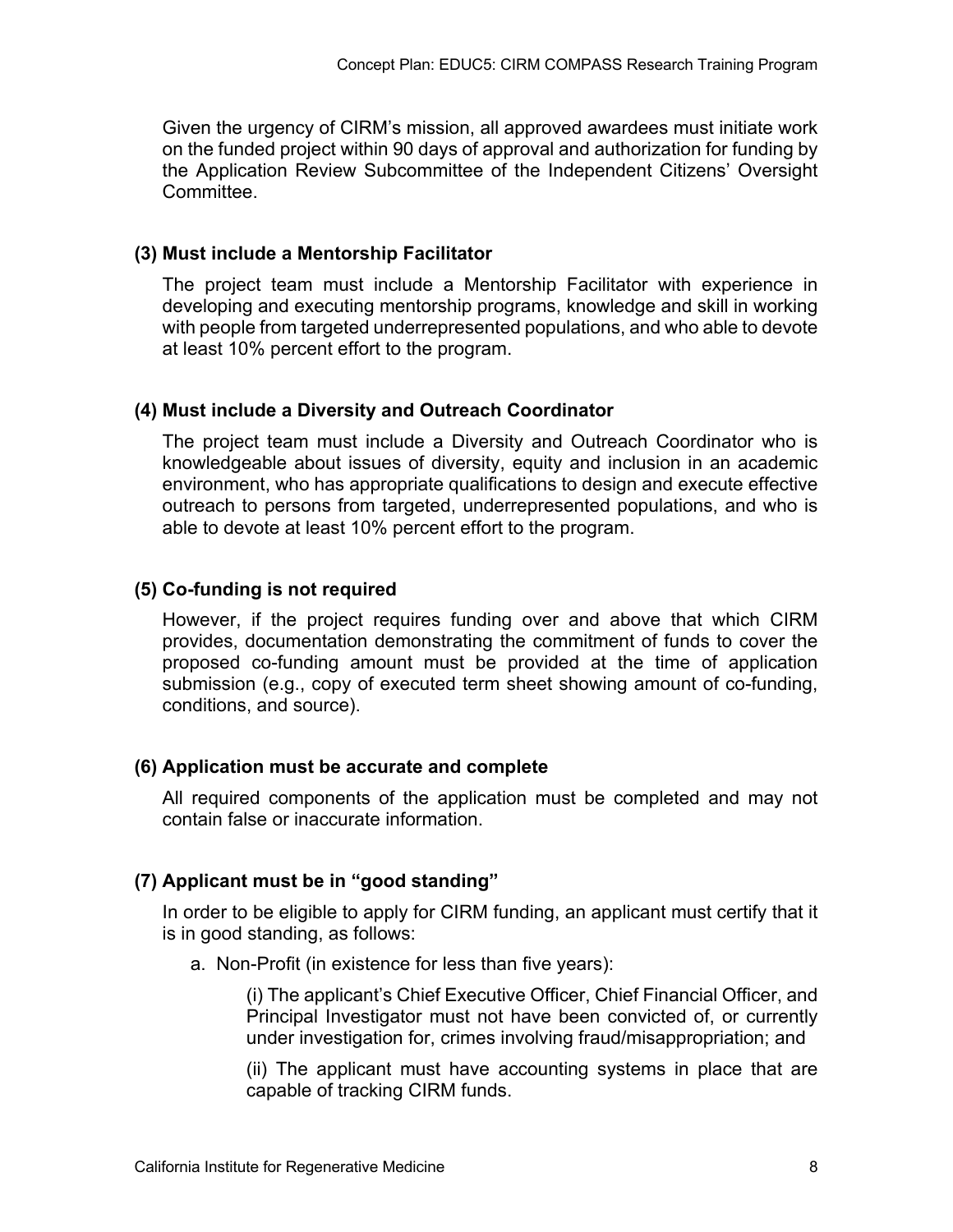b. The Program Director and key personnel must not be currently under investigation for research misconduct by the applicant institution or a funding agency and must not be currently debarred by HHS Office of Research Integrity.

#### **Who can apply?**

Applicant institutions must be California public universities or colleges or private, non-profit academic institutions and have an accredited bachelor's degree program in biology, bioengineering, biomedical sciences, or other STEM disciplines relevant to regenerative medicine.

Applicant institutions intending to host research internships internally must include participating faculty with federally or CIRM supported research programs in regenerative medicine-related disciplines. Applicant institutions without this necessary research infrastructure may partner with another organization, such as a research university or institute or appropriate biotechnology/pharmaceutical company, to provide appropriate internship opportunities.

Applicant institutions that currently have an active CIRM Bridges Award that supports undergraduate level students must clearly differentiate between the two programs to be eligible. Applicants will be expected to outline differences in program goals and targeted student population, as well as demonstrate the capacity of the institution to recruit and support both programs.

CIRM will accept only one application per institution.

#### **Who can serve as the Program Director (PD)?**

To be eligible, the PD must satisfy the following requirements:

- Must be an employee of the applicant organization or be accountable for the conduct of the proposed project to the applicant organization through a formal contract.
- Must commit at least 5% effort to working on the project. Any effort for which salary from CIRM is claimed must be expended in California.
- Must be authorized by the applicant organization to assume the responsibilities of the PD.
- Must not currently have another application pending review or approval under this funding opportunity.
- Must not currently have another application that is substantially similar or has overlapping activities pending review or approval under any CIRM opportunity.